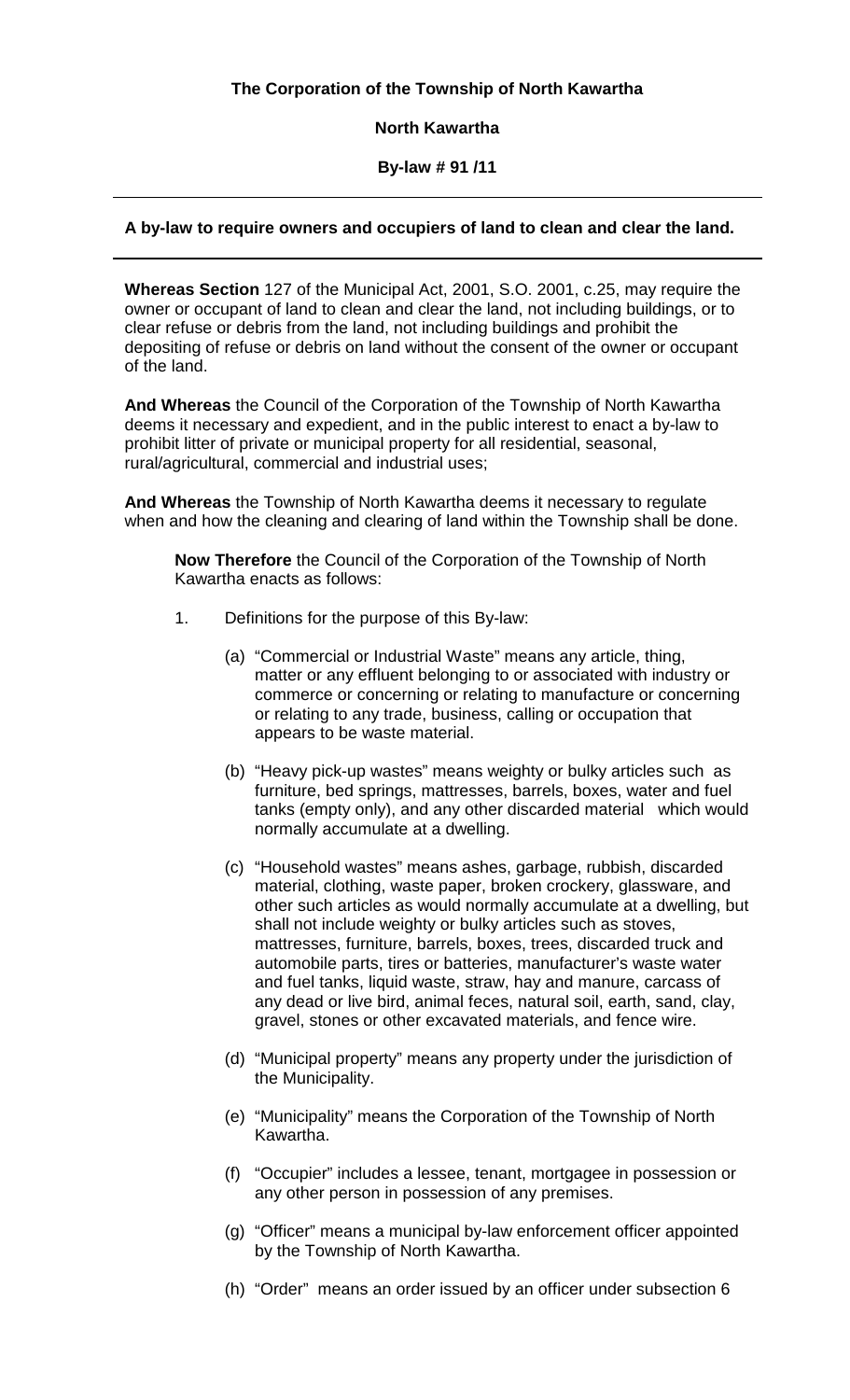- (i) "Owner" means the person identified in the most recent tax roll as the owner of any premises.
- (j) "Person" means a natural person, unincorporated association or organization, firm, partnership, private club, corporation, agent or trustee and the heirs, executors, administrators, or other legal representatives of a person to whom the context can apply according to the By-Law.
- (k) "Private property" means privately owned property zoned for residential, seasonal, rural/agricultural, commercial or industrial use.
- (l) "Premises" means any grounds, yard, parking lot, vacant land or other parcel of land, including Private Property, but does not include any buildings.
- (m) "Refuse or Debris" shall include sand, rock, gravel, liquids, domestic garbage, asphalt, concrete or pieces thereof or any commercial or industrial waste.
- (n) "Waste material" includes:
	- i. garbage, rubbish, discarded building materials, refuse or junk, boulders, trees or tree stumps;
	- ii. table waste, paper, cartons, crockery, glassware, cans, garden refuse, earth or rock fill, old or decayed lumber;
	- iii. vehicle that appears by reason of its appearance, mechanical condition or lack of current licence plates to be inoperative;
	- iv. derelict, abandoned or inoperable machinery, mechanical equipment, automotive and mechanical parts, derelict or abandoned vessels, appliances, furnaces, heat or fuel tanks and furnishings, both household and commercial;
	- v. agricultural waste or sewage, or any liquid waste accumulated from home or place of business beyond what may be permitted by the Ministry of Agriculture and Ministry of Environment under the Nutrient Management Act;
	- vi. animal carcasses
- (j) "Wastes" shall mean any or all of the definitions of this section for the purposes of this By-law, including heavy pick-up wastes, household wastes, refuse or debris and waste material.

## 2. Offences

- 2.1 Where on any premises there is Waste material, Refuse or Debris, the owner or occupier of the premises shall remove the Waste material, Refuse or Debris so that the premises are left in a clean condition.
- 2.2 No owner shall allow or permit the creation, presence or existence of any Refuse or Debris, Waste material or Wastes in or upon any yards, vacant lots, grounds or buildings which such owner owns, rents, occupies or has an interest in, whether such interest is legal or equitable.
- 2.3 No person shall throw, place or deposit any Refuse or Debris, Waste material or Wastes on private property or on the property of the municipality or any local board thereof without authority from the owner or occupant of such property.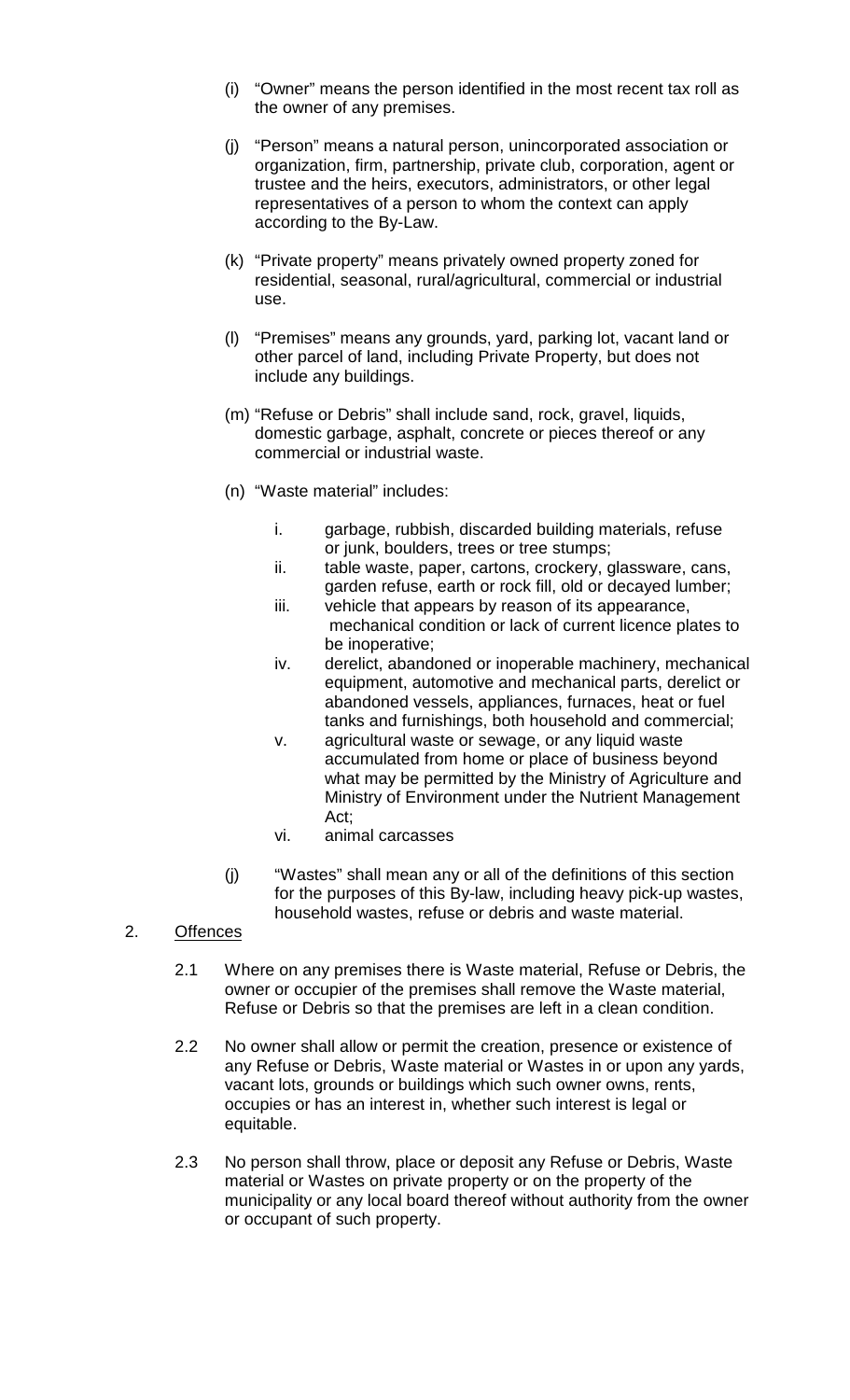# 3. Removal

Where the property owner or municipal authorities are required to remove any Refuse or Debris, Waste material or Wastes deposited on their property, the full cost of such removal shall be recoverable from the person responsible or the property owner responsible for such littering or discarding.

## 4. Notice unauthorized dumping in municipal property containers

The municipality shall post notice that unauthorized dumping in a container or dumpster placed on municipal property is prohibited in accordance with this By-law.

#### 5. Inspections

- 5.1 The By-law Enforcement Officer, or other person appointed for the purpose of enforcing this By-law may, at any reasonable time, enter upon any premises for the purpose of carrying out an inspection to determine whether or not the provisions of this by-law have been complied with.
- 5.2 No person shall prevent, hinder or interfere or attempt to prevent, hinder or interfere with an inspection undertaken by an officer or other person appointed for the purpose of enforcing this By-Law.

## 6. Order to Comply

- 6.1 Where an officer is satisfied that there has been a contravention of any provision of this by-law, the officer may issue an order requiring the owner or occupier of the premises on which the contravention has occurred to do work to correct the contravention.
- 6.2 An order shall set out,
	- (a) Reasonable particulars of the contravention;
	- (b) The location of the premises;
	- (c) The general nature of the work required to be done to correct the contravention; and
	- (d) The date by which the work must be done.
- 6.3 An order may be served by,
	- (a) Personally delivering it to the owner or occupier;
	- (b) Sending it by registered mail to the owner at the address of the owner shown on the last revised assessment roll for the premises or the last known address of the owner; or
	- (c) Sending it by registered mail to the occupier at the last known address of the occupier.
- 6.4 If the address of an occupier is unknown or the Municipality is unable to effect service on an owner of occupier in accordance with subsection 6.3, a placard setting out the terms of the order may be placed in a conspicuous place on or near the owner's or occupier's property.
- 6.5 Service of an order under this section shall be deemed to have been effected on the date that it is delivered personally, three days after it was mailed, or the date that it is posted on the property, as the case may be.
- 7. No person shall fail to comply with an order.
- 8. Remedial Action
	- 8.1 Where an order has been issued and compliance has not been achieved by the date specified in the order, the Municipality may cause